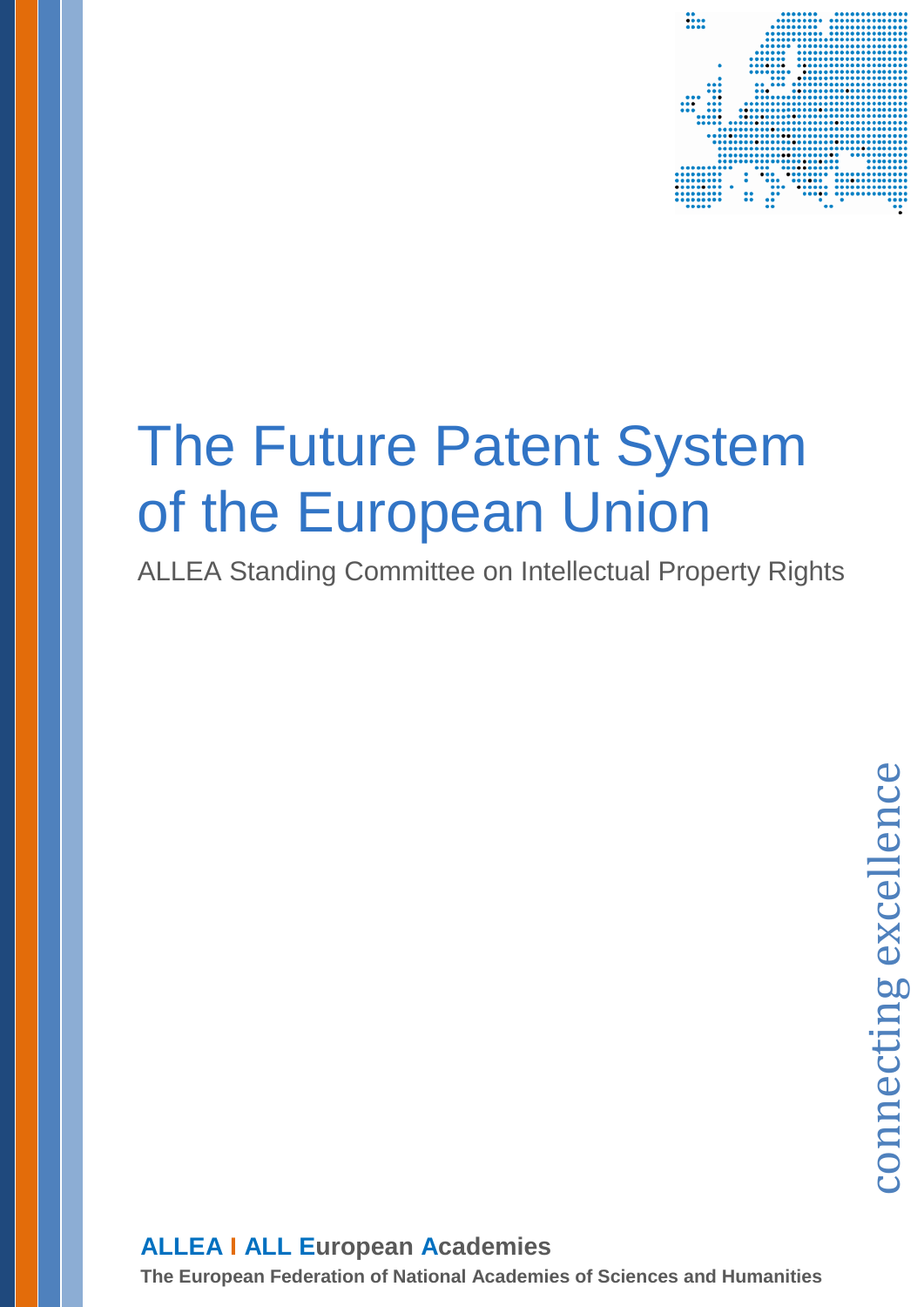

## **ALLEA Statement on the Future Patent System of the European Union**

*This statement argues that the current European patent system does not satisfy the IPR needs of scientific research and falls short of the bold vision of the European Innovation Union. The statement supports the creation of a unitary European Union patent, as a supplement to existing European and national patents, of a single European patent judicature, and of a centralized European appeal court. In the absence of an unanimous position amongst Member States, however, the statement welcomes the alternative solution requested by 25 EU member states within the framework of enhanced cooperation, which will result in a European patent having unitary effect in all Member States except Italy and Spain.* 

*In addition, the statement draws attention in particular to the need to find a harmonized approach to regulations regarding employees' inventions, especially those involving academic research in public institutions.*

*It also encourages the European Commission to re-launch efforts aimed at ensuring that European law provides for a grace period similar to the one existing in US law.*

#### **I. Background**

1

Patents protect the results of innovation in the technical sciences and secure investments in research and development. The importance of patent protection in the academic sector has increased in accordance with the growing recognition that research institutions are not only producers of pure knowledge, but also important contributors to the general innovation process and, by extension, to the welfare of society.

Discoveries and inventions are contributions to the universal body of knowledge. They are truly international in character. Innovation processes, on the other hand, that result from such discoveries and inventions depend on specific local and regional framework conditions. International cooperation in the area of patent protection are of utmost importance.

In Europe, the European Patent Convention of 1973 was a major step forward, but scoreboard analyses show that in the field of patenting high translation and litigation costs continue to place European actors at significant disadvantage compared to US and Asian competitors. Hence, it has long been a prioritized task for European authorities to improve the patent system in Europe.

With the recent policy emphasis on the European Innovation Union, the scientific communities are called upon to support moves towards rendering more rational and more effective the EU patent system under which they operate. The Common Strategic Framework initiative indicates delivery of a proper IPR environment as one key step towards the Vision Europe  $2020<sup>1</sup>$ .

Conversely, failure of legislators to take the necessary measures risks further obstructing the development of a properly regulated market for innovative knowledge in Europe. An appropriate framework for IPR and patenting in Europe would include also provisions that ensure that no obstructions to further research or to equitable availability of products are created.

<sup>1</sup> The ALLEA Standing Committee on Intellectual Property Rights is also preparing a set of recommendations for the further development of the EC's Common Strategic Framework for Research and Innovation entitled "*Elements for a new framework for intellectual property rights for European research and innovation*".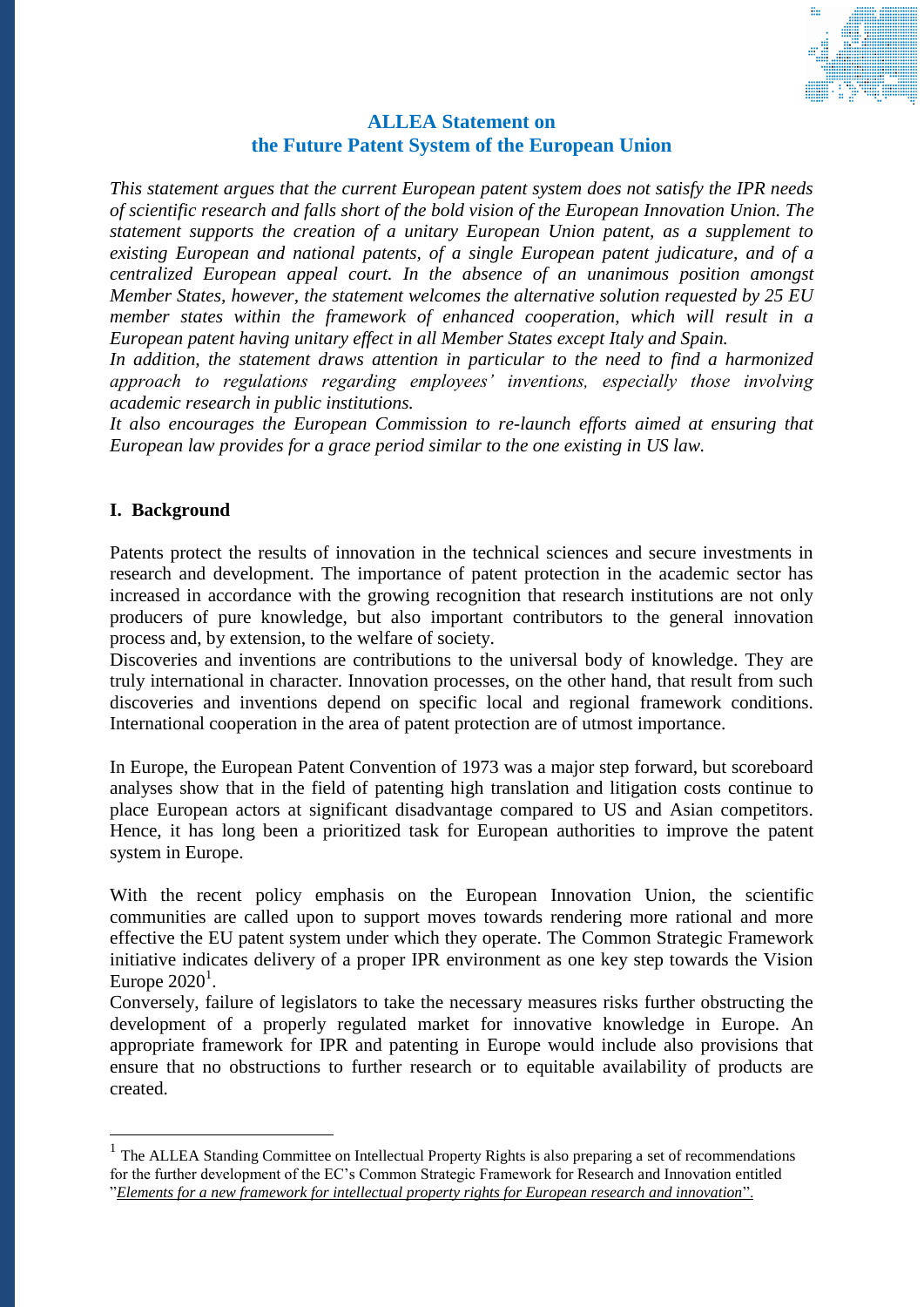#### **II.Issues obstructing a European patent system: judicature and language regime**

Fifty years after establishing the first working group for the creation of a European Community patent, and 35 years after the conclusion of the Community Patent Convention in Luxembourg (which never entered into force), the EU Commission and the Council are again attempting to create a unitary patent system. $<sup>2</sup>$ </sup>

Two major issues are still waiting to be resolved, firstly, the structure and composition of the patent judicial system and, secondly, the translation arrangements for European Union patents.

The Council presented a draft Agreement creating a European Patent Judiciary in March 2009.<sup>3</sup> On 6 July 2009 the Council requested the opinion of the Court of the European Union on the compatibility of the proposed dispute settlement system with the Treaty on the Functioning of the European Union. According to the opinion of the Court, delivered on 8 March 2011, the draft Agreement is not compatible with the provisions of the EU Treaty and the FEU Treaty.<sup>4</sup> Having turned the proposal down, the prospect of unitary patent judiciary is presently uncertain.

Furthermore, the Commission proposed a Regulation on translation arrangements in June 2010.<sup>5</sup> The proposal failed, however, to gain the required unanimous support from Member states, even after extensive efforts and a number of compromise proposals. Recognizing that unanimity could not be reached, 12 Member States required in November 2010 the Commission to present a proposal within the framework of enhanced cooperation according to Article 20 of the Treaty of the European Union.<sup>6</sup> The request was subsequently followed by another 13 Member States, which means that all 27 Member States except Italy and Spain are now pursuing this option. The Council authorised the request for enhanced cooperation on 10 March  $2011^7$ .

Subsequently, the Commission issued on 13 April 2011 its revised Proposal for translation arrangements and implementing provisions.<sup>8</sup> According to this proposal, the EU patent specification published by the EPO in one of the three official languages of the EPC, with translation of the claims into the other two official languages, are to be the authentic text and no further translation will be required. Only in case of a dispute relating to an EU patent shall the patentee provide at the request and the choice of an alleged infringer a full translation of the patent into an official language of the Member State in which either the alleged infringement took place or in which the alleged infringer is domiciled.

1

<sup>2</sup> Council of the European Union, Proposal for a Council Regulation of the European Union Patent of 27 November 2009 (Doc 16113/09 – ADD 1 – CNS 2000/0177).

<sup>&</sup>lt;sup>3</sup> Council of the European Union, Draft Agreement on the European and Community Patents Court and Draft Statute of 23 March 2009 (Doc. 7928/09).

Opinion 1/09.

<sup>&</sup>lt;sup>5</sup> Proposal for a Council Regulation (EU) on the translation arrangements for the European Union patent of 30 June 2010 (COM (2010) 350 final, 2010/0198 (CNS)).

<sup>&</sup>lt;sup>6</sup> Request from Denmark, Estonia, Finland, France, Germany, Lithuania, Luxembourg, the Netherlands, Poland, Slovenia, Sweden and the United Kingdom.

<sup>7</sup> Council Decision 2011/167/EU of 10 March 2011 authorising enhanced cooperation in the area of the creation of unitary patent protection (OJ L 76, 22.3.2011, p. 53).

<sup>&</sup>lt;sup>8</sup> Proposal for a Council Regulation implementing enhanced cooperation in the area of the creation of unitary patent protection with regard to the applicable translation arrangements of 13 April 2011 (COM(2011) 216/3) and Proposal for a Regulation of the European Parliament and of the Council implementing enhanced cooperation in the area of the creation of unitary patent protection of 13 April 2011 (COM(2011) 215/3).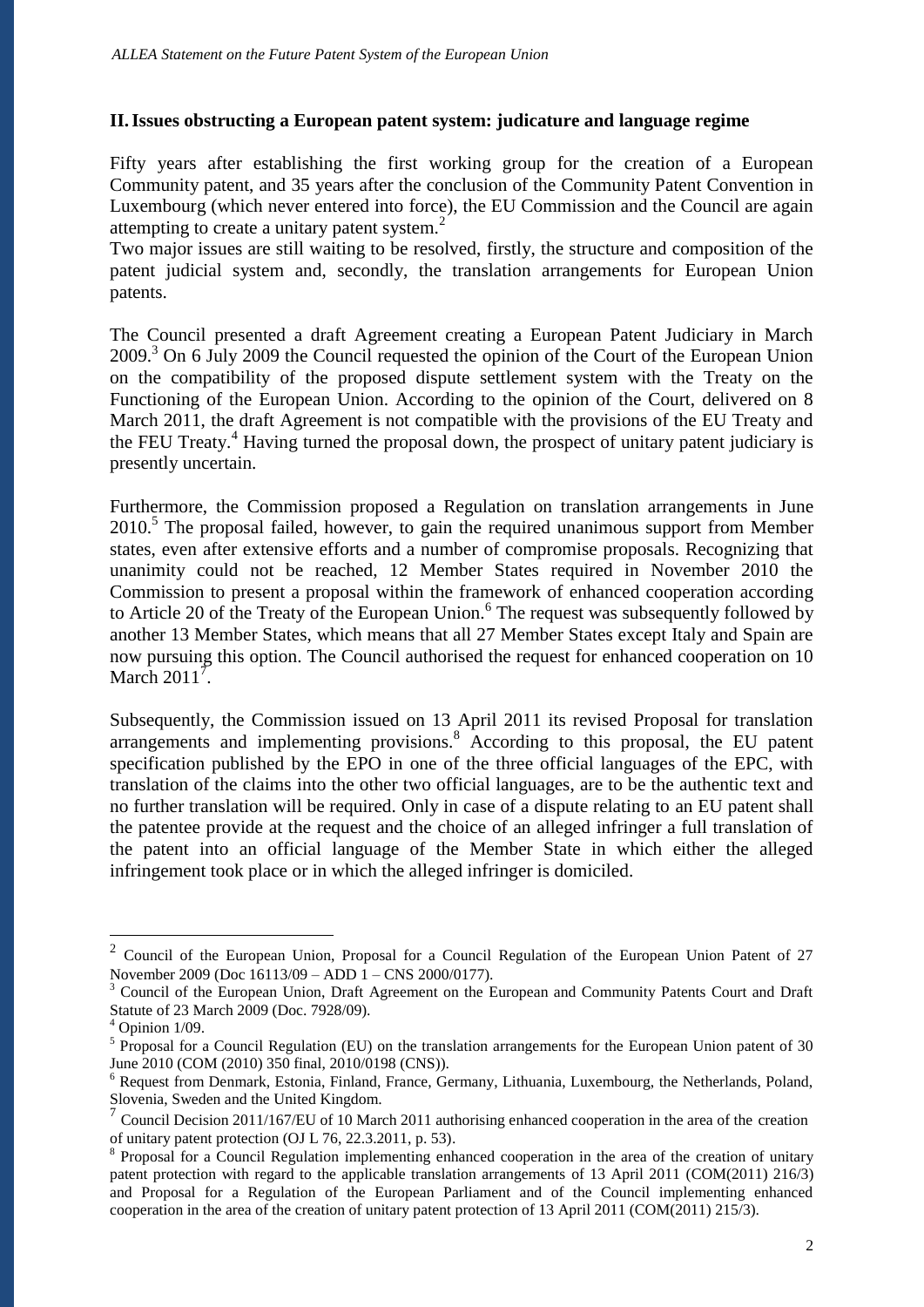#### **ALLEA's view:**

1. The **creation of a European patent with unitary effect**, as an alternative to existing European and national patents, is long overdue. The possibility of creating **a single European patent judicature** should be explored further. A solution compatible with EU law should be elaborated as soon as possible.

While acknowledging the valuable efforts of the European Patent Office, there is no doubt that the lack of a single European patent judicature has led to considerable uncertainty and divergent application of patent law at national level.

For instance, European patents granted by the European Patent Office repeatedly experience differing interpretation in designated States, i.e. the same European patent is, e.g. often revoked in Germany and in the United Kingdom, but upheld in France and Spain, etc. In the US a centralized appeal instance – The Court of Appeals for the Federal Circuit – was established in 1982 to overcome problems similar to those experienced in Europe today, and has been, according to the general opinion, a success.

#### **Some background facts<sup>9</sup>**

Translation costs: a European patent validated in 13 countries can cost as much as  $\epsilon$ 20,000, of which costs nearly  $E14,000$  arise from translation fees alone, and in which attorneys fees are not yet taken into account. This risks making a European patent far more than 10 times more expensive than a US patent, costing about  $\epsilon$ 1,850.

It may be noted, however, that also under current rules translations are not required during prosecution of applications, which may last for a considerable period of time, without this seeming to cause competitors of the applicant noticeable distress. Since the entering into force of the European Patent Convention in 1977, European patent applications after their publication and up to the patent grant have been available only in either English (some 85%), German (some 10%) or French (some 5%).

Litigation costs: they can vary significantly according to the type of proceedings, complexity of the case, technical field etc. Parallel litigation in four countries would typically vary between  $\epsilon$ 300,000 and  $\epsilon$ 2 Mio. at first instance alone.

Furthermore, the *considerable costs* stemming from current translation requirements and the need for multiple litigation procedures entail significant disadvantages for European innovators compared to their US and Asian counterparts. These costs are to a large extent unproductive and superfluous. Academic institutions and their researchers/inventors are particularly affected by the present high costs and risks; this often contributes to making them refrain from entering the patenting process altogether. The same is true for their partners from industry, if they belong to the category of SMEs, or as venture capitalists.

#### **ALLEA's view:**

<u>.</u>

- 2. ALLEA welcomes the initiatives by the European Commission and the Council aimed at significantly **reducing the costs** of obtaining patent protection in Europe. This may induce academic institutions and their researchers/inventors to make more and better use of the tools available under the existing and evolving IPR frameworks.
- 3. The **language regime** proposed by the Commission, which aims at significantly reduced costs for translation, is vital for the success of the unitary patent system.

<sup>9</sup> Figures taken from Communication from the Commission to the European Parliament and the Council: Enhancing the patent system in Europe, COM(2007) 165 final.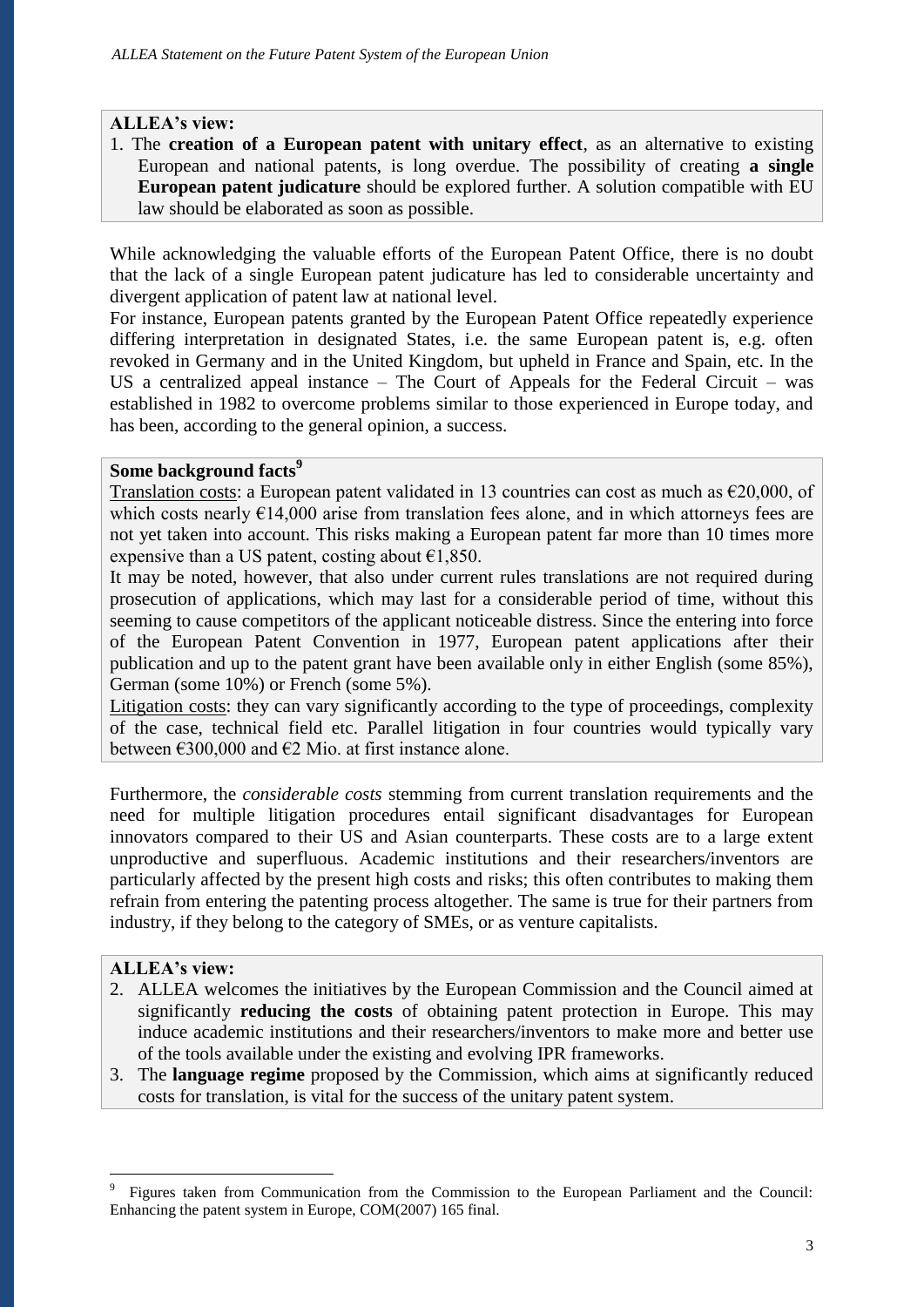- 4. The creation of a **European patent judiciary** having jurisdiction both in relation to unitary and European patents is essential in order to avoid costly multiple litigation procedures.
- 5. A **centralized European appeal court** (but not necessarily a centralized first instance court) is of utmost importance for the coherent and dynamic development of European substantive patent law. A centralized court may be expected to clarify the interpretation of provisions that are of central importance also for academic research, such as for instance the experimental use exception, allowing for experiments to be undertaken on patented inventions

Even though the preferred solution would obviously be a patent system comprising all Member States, taking into account that such a system seems to be unfeasible in the foreseeable future, the current proposal for a solution within the framework of enhanced cooperation, comprising for the time being 25 Member States, deserves support.

#### **ALLEA's view:**

6. The current proposal for a solution within the framework of **enhanced cooperation**, comprising for the time being **25 Member States**, is clearly a step in the right direction.

#### **III. Practical steps and urgent measures to strengthen the European Research Area**

The current proposal gives occasion to the following general observations by ALLEA, which reflect the basic needs of the European academic community to be able to use the patent system productively for successful transfer of discoveries and inventions into innovative products and processes.

ALLEA draws, however, attention to the fact that even the most recent Proposal for a Council Regulation of the European patent does not provide for a harmonized/unitary **regulation of employees' inventions**.

ALLEA is fully aware of the past failed attempts of the EU Commission to address this issue. But such past failures should not prevent a new attempt for harmonizing at least such basic aspects of employees' invention law as definitions of the different categories of service inventions, the rights of employers and employees to such inventions, or, for instance, who and under what conditions is entitled to apply for a patent. Currently, laws regulating employees' inventions among EU Member States, such as Belgium, Germany, France, Italy, the Netherlands, Sweden and the United Kingdom, can be said to differ to the largest possible extent.

In view of the steps taken towards a unitary EU patent this situation should be remedied as soon as possible.

#### **ALLEA's view:**

7. ALLEA encourages renewed efforts to arrive at a meaningful, **harmonized regulation of employees' inventions** that will facilitate implementation of the future unitary EU patenting rules.

Further important improvements are still needed in order to make the patent system better suited for the needs of the academic sector as well as for the needs of small and medium sized enterprises (SMEs).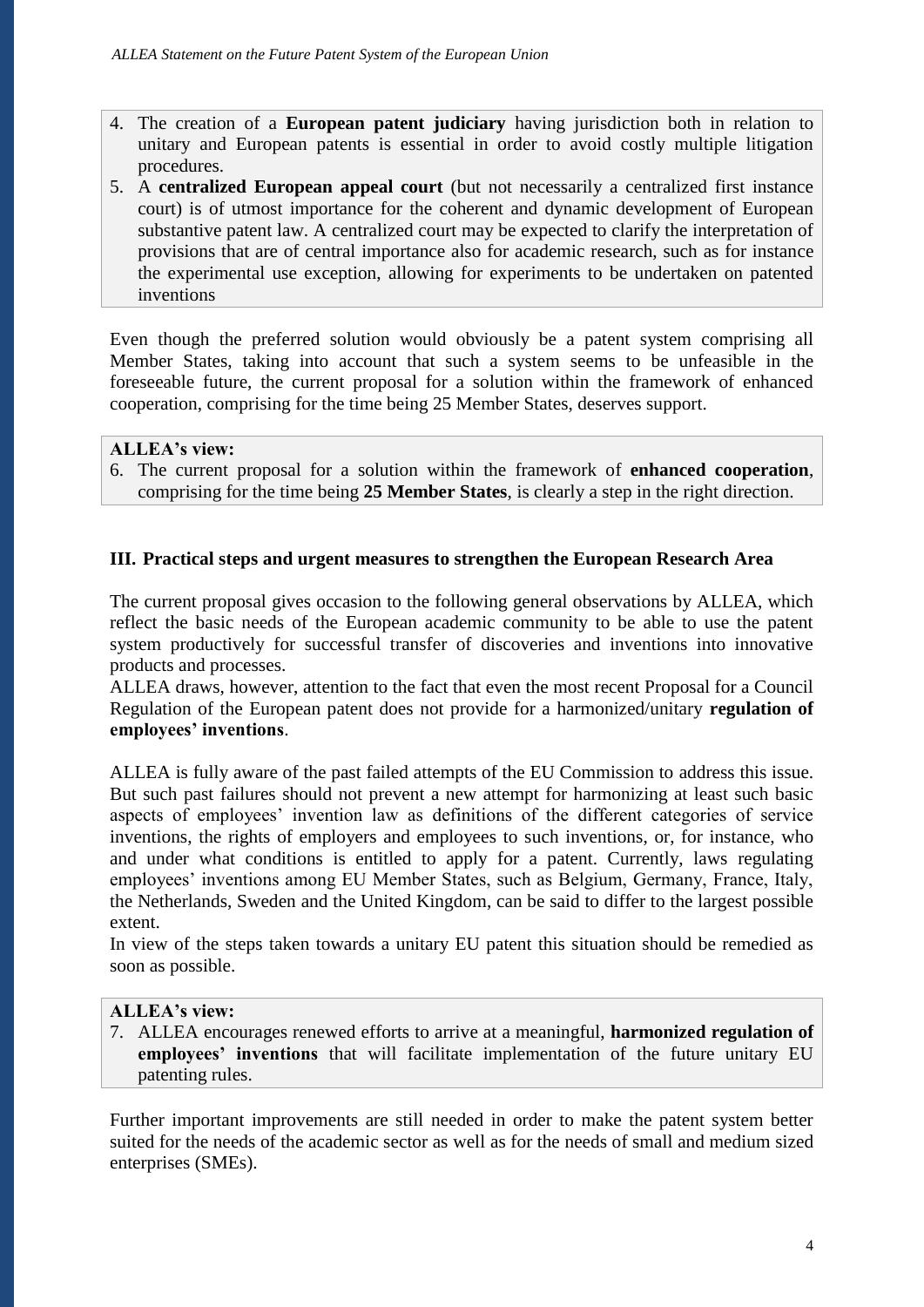A comparison of current European law with US legislation and case law in the field of patents makes abundantly clear, in what direction the legal framework for the exploitation of academic inventions could be developed. The *Bayh-Dole Act* , entered into force as early as 1980, explicitly allows universities and other research institutions to retain intellectual property rights based on publicly funded research. This and other legislative initiatives aimed at the protection and dissemination of research results have made US academic institutions important participants in the innovation process. Comparatively little has been done in Europe to attain the same goal, except from fragmented initiatives at national level.

To strengthen the role of universities and research institutions in the European innovation process is of critical for the development of a knowledge-based economy within a united Europe.

#### **ALLEA's view:**

8. ALLEA encourages the European Commission to re-launch efforts aimed at ensuring that European law provides for a **grace period** similar to the one existing in US law, but preceding the Union priority date.

The introduction of a grace period under European law would reduce the risk of accidentally depriving scientists and their institutions of the chance to acquire patent protection. At the same time, it would facilitate early publication and dissemination of research results. Moreover, the introduction of a grace period into European law might prompt the U.S. legislators to proceed with the pending U.S. patent law reform: if adopted, it will replace the "first-to-invent" system with a "first-inventor-to-file" system.

The **rights and obligations of researchers, institutions and industry partners** vary between the Member States, and are to some extent insufficiently clarified.

It should be investigated whether harmonization is possible and needed with respect to, in particular, the right to apply for patents and the entitlement to remuneration for inventions that are assigned from researchers to institutions or industry partners. ALLEA and its Member Academies, with their partner organizations in science, industry and politics, could offer to further explore this issue.

European law does not provide a **statutory framework** enabling universities and other publicly funded research institutions to effectively exploit and protect their research results.

The ALLEA Standing Committee on Intellectual Property Rights in cooperation with its Member Academies, related scientific organisations and European institutions should explore the need for a harmonized framework and the possible structure and content of such a framework, in particular with respect to results that emerge from public-private partnerships. .

Competent organs of the European Union and those of the Members States should also invest further efforts for improving the ability of non-industrial research institutions and cooperating SMEs to better use the patent system nationally, regionally and internationally to the benefit of their international competitiveness.

Final version: 30 June 2011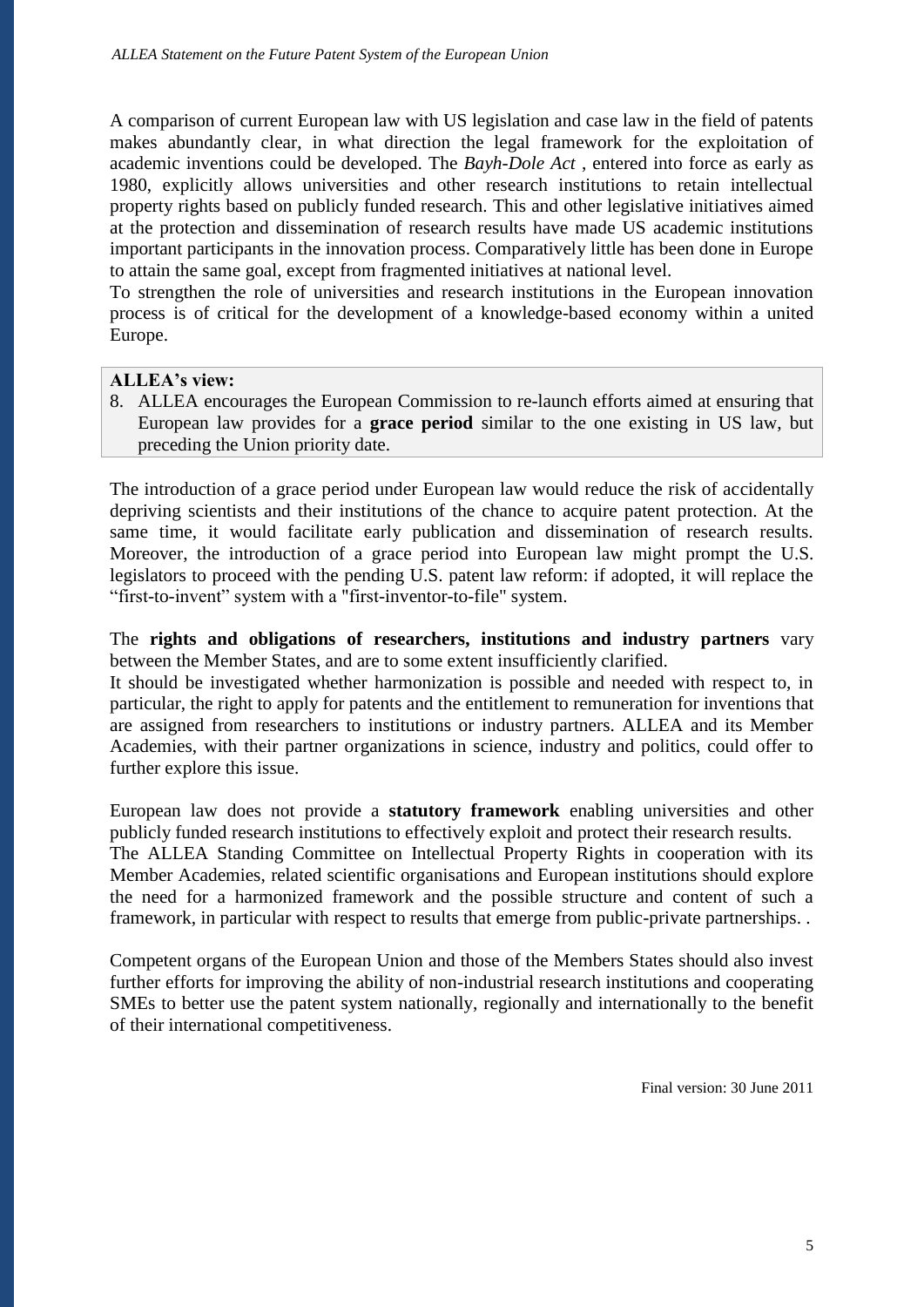## **ALLEA Standing Committee on Intellectual Property Rights**

Professor Joseph Straus - Union of the German Academies of Sciences and Humanities (Chair)

Professor William Cornish - British Academy Professor Carine Doutrelepont - Royal Academy of Sciences, Letters and Fine Arts, Belgium Professor Sir Roger Elliott - Royal Society, United Kingdom (immediate past chair) Professor Stanislaw Soltysinski - Polish Academy of Arts and Sciences Professor Are Stenvik - Norwegian Academy of Arts and Sciences Professor Ünal Tekinalp - Turkish Academy of Sciences Professor Tomasz Twardowski - Polish Academy of Sciences Professor Feer Verkade - Royal Netherlands Academy of Arts and Sciences Professor Sylvester Vizi - Hungarian Academy of Sciences Professor Alain Strowel, Brussels (external expert)

Dr Rüdiger Klein (ex officio, ALLEA)